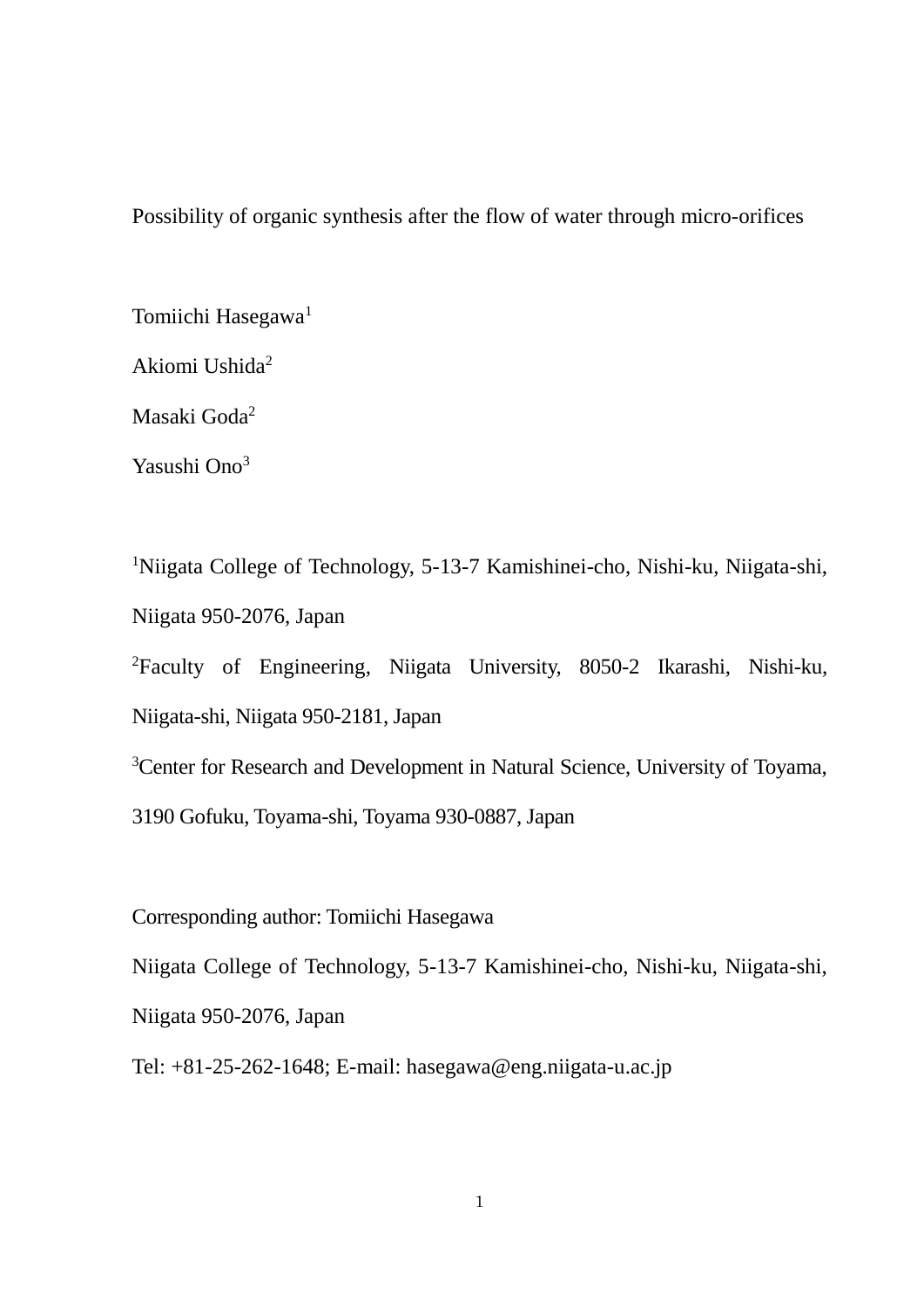## **Abstract**

Micro-fluid mechanics is an important area of research in modern fluid mechanics because of its many potential industrial and biological applications. However, the field is not fully understood yet [1-7]. When passing ultrapure water (UPW<sup>\*</sup>) and tap water which are dissolving air through micro-orifices, we found that the flow velocity decreased and stopped over time, and membranes were frequently formed in the orifice [8]. Membranes were formed more frequently after the flow of UPW\* than after that of tap water [8]. We sought the cause of membrane formation [9]. There are three possible sources of the membrane material: material leached from the acrylic resin of the vessel, organic matter originally present in the water, and air dissolved in water. We experimentally examined each of them, and concluded that the course is air dissolved in water. Raman and infrared (IR) spectroscopy showed that the membrane consisted of organic substances such as carotenoids, amides, esters, and sugars. We irradiated UPW\* with ultraviolet light to cut organic chains that may be left in UPW\* as contaminants. We found a similar membrane and organic compounds as in nonirradiated UPW\*. Furthermore, although the ultrapure water that was kept from contact with air after it was supplied from the ultrapure water maker (UPW<sub>0</sub>) and further bubbled with Ar gas (UPW<sub>0</sub>) bubbled with Ar) formed no membrane, the  $UPW_0$  bubbled with  $CO_2$  formed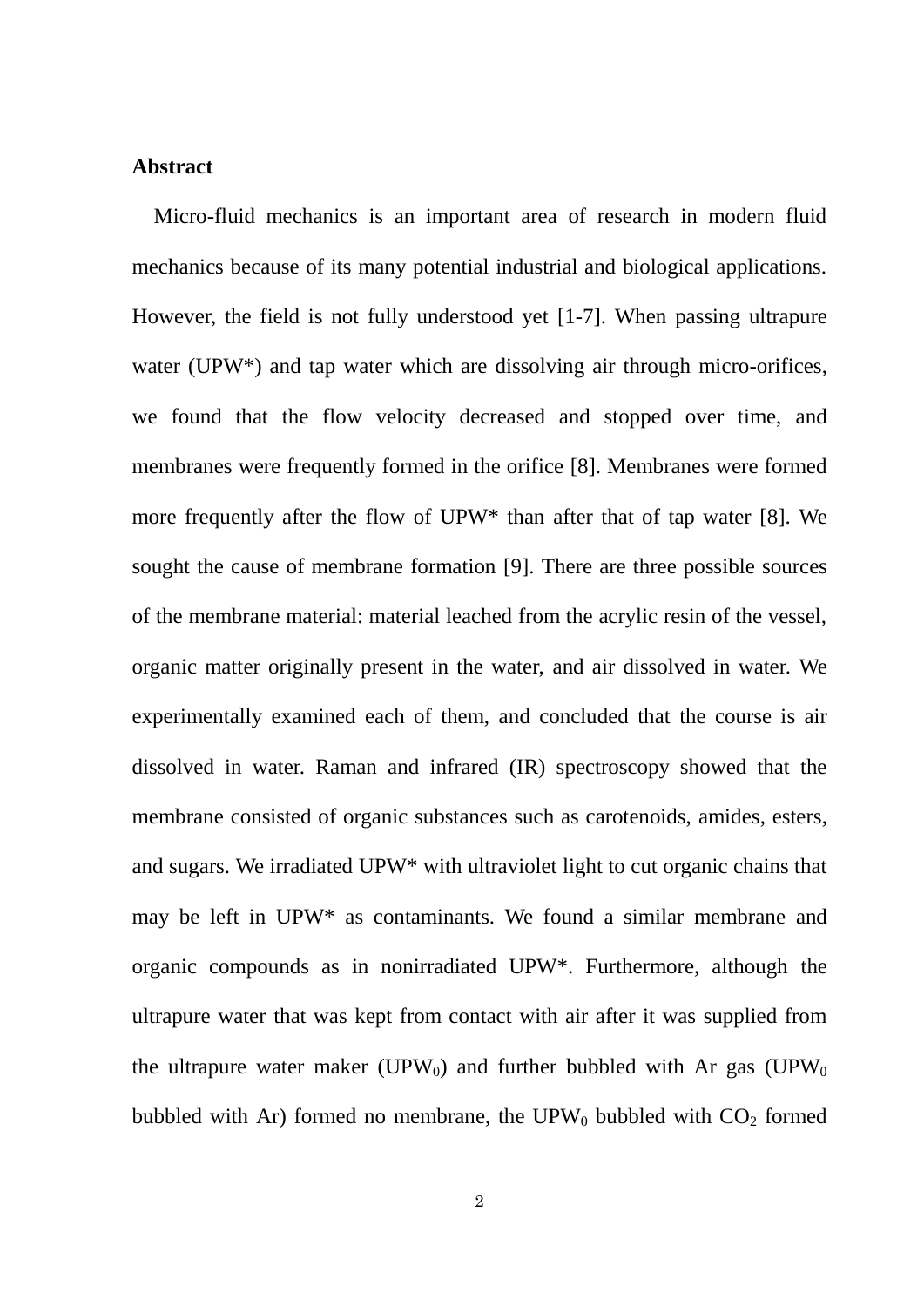thin membranes containing carboxylic acid salts, carotenoids, or a mixture of both. We found that electric grounding of the orifice reduces the probability of membrane formation. We observed that the jets issuing from an aperture bear negative charges, and assumed that the micro-orifices possess positive charges generated by flows. Consequently, we suggest that organic compounds were synthesized from nonorganic matter in air or  $CO<sub>2</sub>$  dissolved in water by the action of hydroxyl radicals generated by flows through micro-orifices. We found similar membranes for sea water as for UPW\* and tap water.

References

- 1. Hasegawa T, Suganuma M, Watanabe H. "Anomaly of excess pressure drops of the flow through very small orifices", Physics of Fluids. 1997; 9: 1-3 [S1070-6631(97)02601-9]
- 2. T. K. Hsiai, S. K. Cho, J. M. Yang, X. Yang, Y. Tai, and C. Ho, "Pressure drops of water flow through micromachined particle filters", ASME J. Fluids Eng. **124**, 1053-1056 (2002) [DOI: 10.1115/1.1514209]
- 3. Kusmanto F, Jacobsen EL, Finlayson BA. "Applicability of continuum mechanics to pressure drop in small orifices", Physics of Fluids. 2004; 16: 4129-4134 [DOI: 10.1063/1.1800051]
- 4. Phares DJ, Smedley GT, Zhou J. "Laminar flow resistance in short microtubes", International Journal of Heat and Fluid Flow. 2005; 26: 506-512 [DOI: 10.1016/j.ijheatfluidflow.2004.11.002]